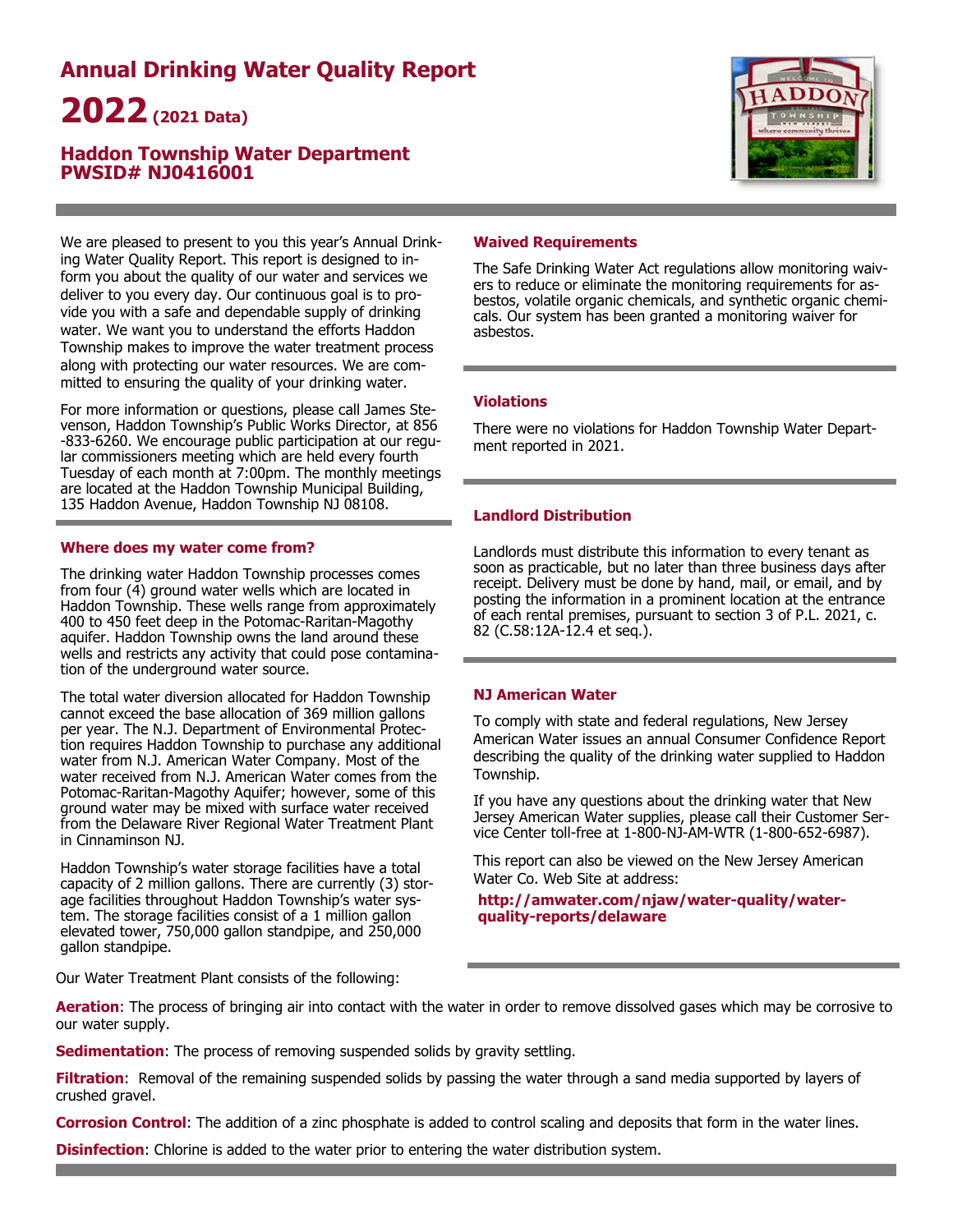#### **How do drinking water sources become polluted?**

In order to ensure that tap water is safe to drink, EPA prescribes regulations which limit the amount of certain contaminants in water provided by public water systems. Food and Drug Administration regulations establish limits for contaminants in bottled water which must provide the same protection for public health.

Drinking water, including bottled water, may reasonably be expected to contain at least small amounts of some contaminants. The presence of contaminants does not necessarily indicate that water poses a health risk. More information about contaminants and potential health effects can be obtained by calling the EPA's Safe Drinking Water Hotline (1-800-426-4791).

The sources of drinking water (both tap water and bottled water) include rivers, lakes, streams, ponds, reservoirs, springs, and wells. As water travels over the surface of the land or through the ground, it dissolves naturally occurring minerals and, in some cases, radioactive material, and can pick up substances resulting from the presence of animals or from human activity.

#### **Lead Notice**

If present, elevated levels of lead can cause serious health problems, especially for pregnant women and young children. Lead in drinking water is primarily from materials and components associated with service lines and home plumbing. Haddon Township Water Department is responsible for providing high quality drinking water but cannot control the variety of materials used in plumbing components. When your water has been sitting for several hours, you can minimize the potential for lead exposure by flushing your tap for 30 seconds to 2 minutes before using water for drinking or cooking. If you are concerned about lead in your water, you may wish to have your water tested. Information on lead in drinking water is available from the Safe Drinking Water Hotline or at http://www.epa.gov/safewater/lead.

However, for those served by a lead service line, flushing times may vary based on the length of the service line and plumbing configuration in your home. If your home is set back further from the street a longer flushing time may be needed. To conserve water, other household water usage activities such as showering, washing clothes, and running the dishwasher are effective methods of flushing out water from a service line. To determine if you have a lead service line, contact us at 856-833-6260.

Call us at 856-833-6260 to find out how to get your water tested for lead. Testing is essential because you cannot see, taste, or smell lead in drinking water.

#### **Security**

In light of the events of the past years and in response to the State's Domestic Security Preparedness Act, we have reviewed the security of our facilities and our operations. We will continue to review these elements of our system and remain observant of our surroundings. We ask that all our customers help us protect our water resources which are the heart of our community, our way of life, and our children's future.

Contaminants that may be present in source water include:

**Microbial contaminants,** such as viruses and bacteria, which may come from sewage treatment plants, septic systems, agricultural livestock operations, and wildlife.

**Inorganic contaminants**, such as salts and metals, which can be naturally-occurring or result from urban stormwater runoff, industrial or domestic wastewater discharges, oil and gas production, mining, or farming.

**Pesticides and herbicides**, which may come from a variety of sources such as agriculture, urban stormwater runoff, and residential uses.

**Organic chemical contaminants**, including synthetic and volatile organic chemicals, which are byproducts of industrial processes and petroleum production, and can also come from gas stations, urban stormwater runoff, and septic systems.

**Radioactive contaminants**, which can be naturally occurring or be the result of oil and gas production and mining activities.

### **Facts About Water Usage**

The **water meter** is an important part of your water service. It measures the exact amount of water you use, and its readings serve as the basis for your water consumption charge.

These readings also allow us to compare total water use registered by all meters versus total water pumped from the wells. Variations in these figures could indicate underground leaks and unaccounted water usage.

You are billed for water consumption on a quarterly basis. The bill will reflect the previous three months of consumption and will include a quarterly service charge based on the size of your meter.

Have you ever wondered how much water you use in the appliances around your home? The following list reflects the average daily water use of certain appliances and fixtures within the home.

| Washing Machine | 25-50 gallons            |
|-----------------|--------------------------|
| Bathtub         | 25-35 gallons            |
| Dishwasher      | 15-30 gallons            |
| Toilet          | 4-6 gallons              |
| Shower          | 3-5 gallons (per minute) |
| Sink Faucet     | 2-3 gallons (per minute) |
| Outside Faucet  | 3-5 gallons (per minute) |

#### **Water Conservation Tips**

- Fix leaking faucets & toilets: A single dripping faucet can waste hundreds or thousands of dollars per year
- 50-70% of household water is used outdoors on average. Water lawns wisely & turn off the hose when washing the car
- Install low flow shower heads
- Turn off faucet when brushing your teeth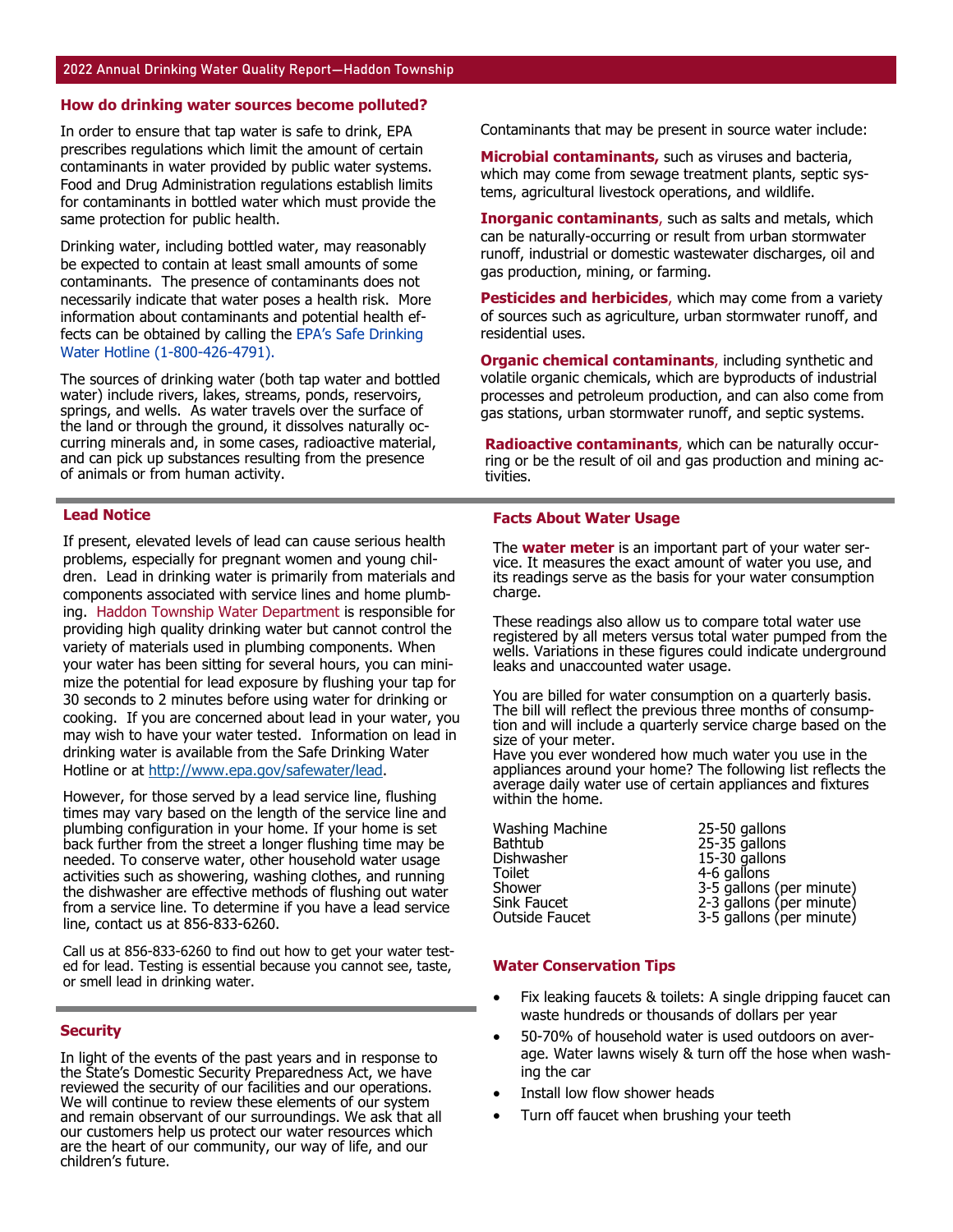#### **Training and Safety**

Haddon Township has developed and implemented a vulnerability assessment of our water system. Once the vulnerability assessment was submitted to the required government agencies, Haddon Township completed and submitted an Emergency Response Plan. New requirement implemented by NJDEP will enhance supervisor and employee training. Haddon Township strongly encourages our employees to attend various classes and seminars on water system operations. All licensed water operational personnel are required to continue training under the NJ Safe Drinking Water Act.

#### **Source Water Assessments**

The New Jersey Department of Environmental Protection (NJDEP) has completed and issued the Source Water Assessment Report and Summary for this public water system, which is available at http://www.nj.gov/dep/ watersupply/swap/index.html, or by contacting the NJDEP, Bureau of Safe Drinking Water at 609-292-5550 or watersupply@dep.nj.gov. The table provides the number of wells that have either a high (H), medium (M), or low (L) susceptibility rating for each of eight contaminant categories.

If a water system is rated highly susceptible for a contaminant category, it does not mean a customer is or will be consuming contaminated drinking water. The rating reflects the potential for contamination of source water, not the existence of contamination. Public water systems are required to monitor for regulated contaminants and to install treatment if any contaminants are detected at frequencies and concentrations above allowable levels. As a result of the assessments, the DEP may change existing monitoring schedules based upon susceptibility ratings.

**Pathogens:** Disease-causing organisms such as bacteria and viruses. Common sources are animal and human fecal wastes.

**Nutrients:** Compounds, minerals and elements (both naturally occurring and man-made) that aid plant growth. Examples include nitrogen and phosphorus.

**Pesticides:** Man-made chemicals used to control pests, weeds and fungus. Common sources include land application and manufacturing of pesticides. Examples include herbicides such as atrazine, and insecticides such as chlorodane.

**Disinfection Byproduct Precursors:** A common source is naturally occurring organic matter in surface water. Disinfection byproducts are formed when the disinfectants used to kill pathogens (usually chlorine) react with dissolved organic material (leaves, etc.) in surface water.

**Radionuclides:** Radioactive substances that are both naturally occurring and man-made. Examples include radium and uranium.

**Volatile Organic Compounds:** Man-made chemicals used as solvents, degreasers, and gasoline components. Examples include benzene, methyl tertiary butyl ether (MTBE), and vinyl chloride.

**Inorganics:** Mineral-based compounds that are both naturally occurring and man-made. Examples include arsenic, asbestos, copper, lead, and nitrate.

**Radon:** Colorless, odorless, cancer-causing gas that occurs naturally in the environment. For more information go to http:// www.nj.gov/dep/rpp/radon/index.htm or call 800-648-0394.

|                      | <b>Nutrients</b><br>Pathogens |   |  | <b>Pesticides</b> |   |  | Volatile Organic<br>Compounds |                | Inorganics Radionuclides |   |  | Radon |   | <b>Disinfection</b><br><b>Byproduct</b><br><b>Precursors</b> |   |   |  |   |   |  |   |   |  |
|----------------------|-------------------------------|---|--|-------------------|---|--|-------------------------------|----------------|--------------------------|---|--|-------|---|--------------------------------------------------------------|---|---|--|---|---|--|---|---|--|
| Sources              | н                             | M |  | M                 |   |  | M                             |                | Н                        | M |  | Н     | M |                                                              | н | M |  | н | M |  | н | M |  |
| $\textsf{Wells - 5}$ |                               |   |  |                   | پ |  |                               | $\blacksquare$ |                          |   |  |       | - |                                                              |   |   |  |   |   |  |   |   |  |

#### Drinking water often looks cloudy when first taken from a faucet and then it clears up. Why is that?

The cloudy water is caused by tiny air bubbles in the water similar to the gas bubbles in beer and carbonated soft drinks. After a while, the bubbles rise to the top and dissipate. This type of cloudiness occurs more often in the winter when the drinking water is cold. Cloudy water can also occur if an aerator is clogged.

#### Should I be concerned about the chlorine in the water I use for bathing or showering?

 No! There are two reasons: (1) it will not be absorbed into the skin and get into your body; and (2) the amount of chlorine in the water is too low to harm the skin itself. There are some people, however, who seem to be allergic to chlorine and related compounds. This has been a problem in swimming pools. Whether this problem is caused by chlorine or chlorine reaction products is not known. If you have any trouble in swimming pools, remember that the amount of chlorine in swimming pool water is much greater than in tap water.

#### Why does my water have a brownish color?

Iron in water is a secondary standard based on unpleasant taste of the water and staining of laundry. Iron is an essential nutrient and is a naturally occurring element in soil, groundwa-<br>ter, and some surface waters. During flushing of the water system, you may notice a discoloration in the water which may be attributed to iron.

#### Is fluoride added to my water?

Fluoride is not added to your water. Naturally-occurring fluoride has not been detected, last sampled in 2020. Parents of young children may wish to consult with their dentist if they are concerned about adequate fluoride levels.

# **Frequently Asked Questions**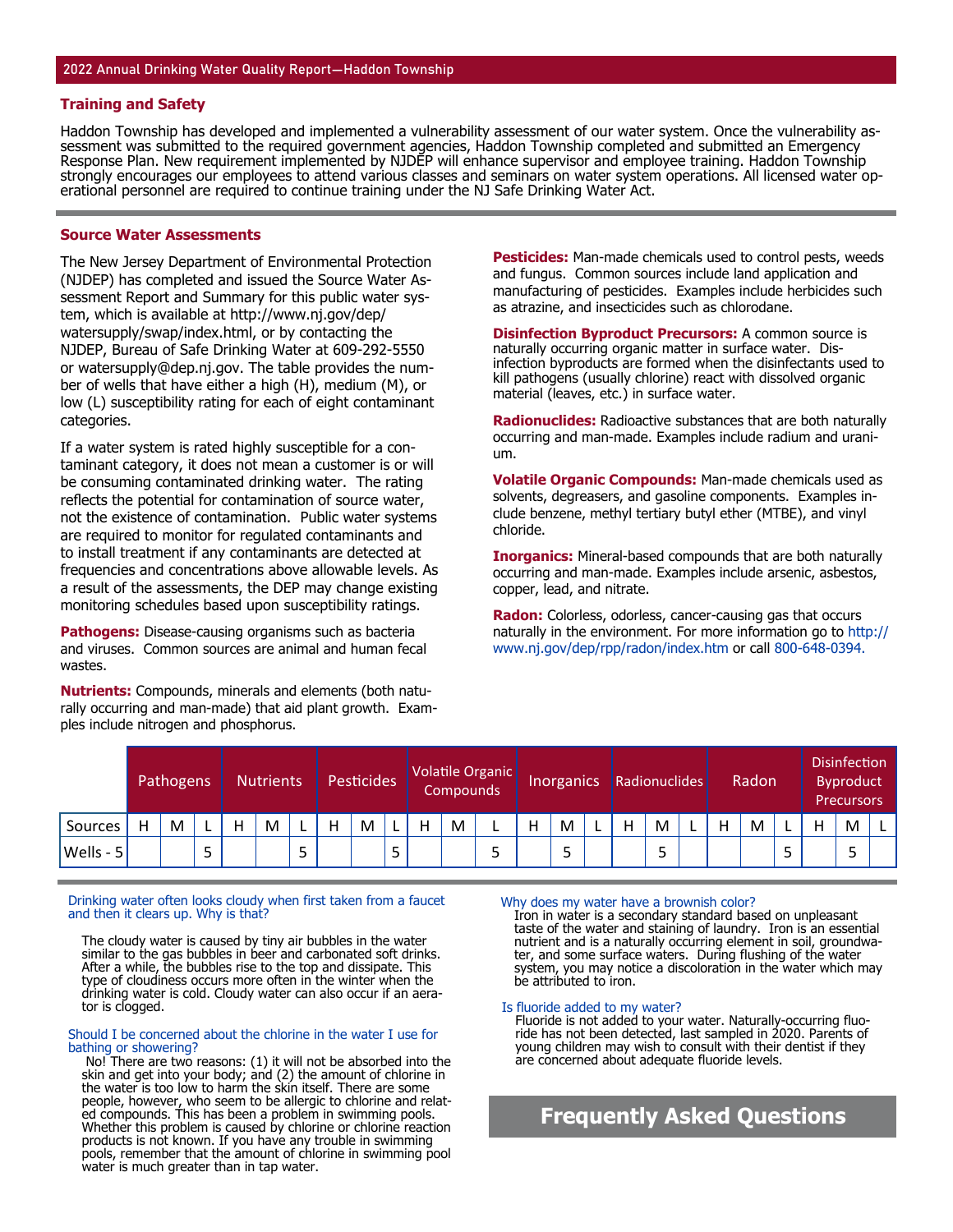# **People with Special Health Concerns**

Some people may be more vulnerable to contaminants in drinking water than the general population. Immuno-compromised persons **such as persons with cancer undergoing chemo-therapy, persons who have undergone organ transplants, people with HIV / AIDS or other immune system disorders, some elderly, and infants can be particularly at risk from infections. These people should seek advice about drinking water from their health care providers. EPA / CDC guidelines on appropriate means to lessen the risk of infection by cryptosporidium and other microbiological contaminants are available from the Safe Drinking Water Hotline (800-426-4791).** 

# **Haddon Township (NJ0416001) ‐ 2021 Water Quality Results**

The following table is the reportable values for substances regulated by the NJDEP and EPA. Regulated contaminants not listed in this table were not found in your water supply. Certain substances have low variation in concentration levels and are monitored less frequently than yearly. The most recent result of these substances is listed.

| <b>Radioactive Contaminants</b>                                  | <b>MCLG</b>       | <b>MCL</b>                             | <b>Level Detected</b>                    | Violation                                        | <b>Likely Source</b>                                                                                     |
|------------------------------------------------------------------|-------------------|----------------------------------------|------------------------------------------|--------------------------------------------------|----------------------------------------------------------------------------------------------------------|
| Combined Radium<br>226 & 228<br>Test Results Year 2020           | 0 pCi/L           |                                        | Range: 3.9 - 3.9<br>Highest: 3.9         | N                                                | Erosion of natural deposits                                                                              |
| <b>Gross Alpha Emitters</b><br>0 pCi/L<br>Test Results Year 2020 |                   | 15 pCi/L                               | Range: 3.9 - 3.9<br>Highest: 3.9         | N                                                | Erosion of natural deposits                                                                              |
| <b>Inorganic Chemicals</b>                                       | <b>MCLG</b>       | <b>MCL</b>                             | <b>Level Detected</b>                    | Violation                                        | <b>Likely Source</b>                                                                                     |
| <b>Barium</b><br>Test Results Year 2020                          | 2 ppm             | 2 ppm                                  | Range: ND - 0.1<br>Highest: 0.1          | N                                                | Discharge of drilling wastes; discharge from metal refin-<br>eries; erosion of natural deposits          |
| <b>Nitrate</b><br>Test Results Year 2020                         | 10 ppm            | 10 ppm                                 | Range: 0.259 - 0.259<br>Highest: 0.259   | N                                                | Runoff from fertilizer use; industrial or domestic<br>wastewater discharges; erosion of natural deposits |
| Copper & Lead                                                    | <b>MCLG</b>       | <b>AL</b>                              | <b>Level Detected</b>                    | Violation                                        | <b>Likely Source</b>                                                                                     |
| Copper<br>Test Results Year 2021                                 | $1.3$ ppm         | $1.3$ ppm                              | 90th Percentile: 0.70<br>Samples > AL: 0 | N                                                | Corrosion of household plumbing systems and erosion<br>of natural deposits                               |
| Lead<br>Test Results Year 2021                                   | 0 ppb             | 15 ppb                                 | 90th Percentile: 1.07<br>Samples > AL: 0 | N                                                | Corrosion of household plumbing systems and erosion<br>of natural deposits                               |
| <b>Regulated Disinfectants</b>                                   | <b>MRDLG</b>      | <b>MRDL</b>                            | <b>Level Detected</b>                    | Violation                                        | <b>Likely Source</b>                                                                                     |
| Chlorine<br>Test Results Year 2021                               | 4.0 ppm           | 4.0 ppm                                | Average Residual:<br>0.57                | N                                                | Water additive used to control microbes                                                                  |
| Volatile Organic Compounds / Dis-<br>infection By-products       | <b>MCLG</b>       | <b>MCL</b>                             | <b>Level Detected</b>                    | Violation                                        | <b>Likely Source</b>                                                                                     |
| <b>HAA5 Haloaecetic Acids</b><br>Test Results Year 2021          | n/a               | 60 ppb                                 | Range: 0-31.3<br>Highest LRAA: 7.94      | N                                                | Byproduct of drinking water disinfection                                                                 |
| <b>TTHM Total Trihalomethanes</b><br>Test Results Year 2021      | n/a               | 80 ppb                                 | Range: 0.0-5.03<br>Highest LRAA: 2.43    | N                                                | Byproduct of drinking water disinfection                                                                 |
| Secondary Contaminants +                                         |                   | <b>RUL</b>                             | Level Found                              | Violation                                        | <b>Likely Source</b>                                                                                     |
| Iron<br>Test Results Year 2021 - 2020                            |                   | $0.3$ ppm                              | 0.05<br>Range: ND-0.05                   | N                                                | Erosion of natural deposits                                                                              |
| Manganese<br>Test Results Year 2021 - 2020                       |                   | 0.05 ppm                               | Highest: 0.04<br>Range: ND-0.04          | N                                                | Erosion of natural deposits                                                                              |
| Chloride<br>Test Results Year 2020                               |                   | $250$ ppm                              | Highest: 10.4<br>Range: 10.4 - 10.4      | N                                                | Erosion of natural deposits                                                                              |
| Sodium<br>Test Results Year 2020                                 | 50 ppm            | Highest: 8.16<br>Range: 8.16 - 8.16    | N                                        | Naturally present in the environment             |                                                                                                          |
| рH<br>Test Results Year 2020 - 2019                              | $6.5 - 8.5$ Units | Highest: 7.03<br>Range: 7.02 - 7.03    | N                                        | Naturally present in the environment             |                                                                                                          |
| Sulfate<br>Test Results Year 2020                                | 250 ppm           | Highest: 39.6<br>Range: 39.6 - 39.6    | N                                        | Erosion from natural deposits; Industrial wastes |                                                                                                          |
| Hardness, Carbonate<br>Test Results Year 2020 - 2019             | 250 ppm           | Highest: 113.0<br>Range: 107.0 - 113.0 | N                                        | Naturally present in the environment             |                                                                                                          |
| <b>Total Dissolved Solids (TDS)</b><br>Test Results Year 2020    |                   | 500 ppm                                | Highest: 172<br>Range: 172 - 172         | N                                                | Erosion from natural deposits                                                                            |
| Zinc<br>Test Results Year 2020                                   |                   | 5 ppm                                  | Highest: 0.0529<br>Range: 0.05 - 0.05    | N                                                | Erosion from natural deposits                                                                            |

t Secondary standards are non-mandatory guidelines to assist public water systems in managing their drinking water for aesthetic considerations, such as taste, color, and odor. These contaminants are not considered to present a risk to human health.